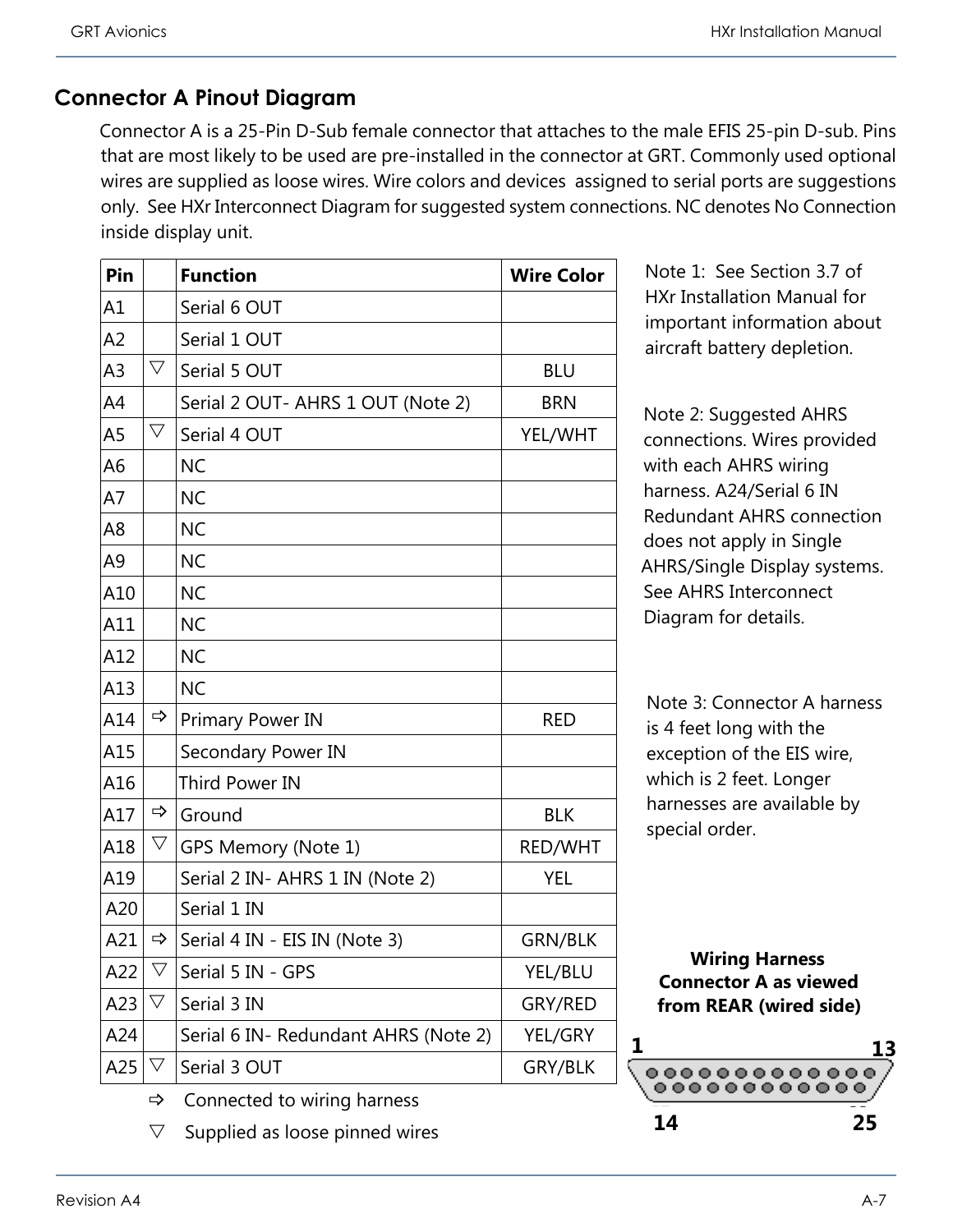#### **Connector B Pinout Diagram**

Connector B is a 25-Pin D-Sub male connector that attaches to the female EFIS 25-pin D-sub. Pins that are most likely to be used are pre-installed at GRT. Commonly used optional wires are supplied as loose wires. Wire colors assigned to serial ports are suggestions only. Pins labeled NC have no internal connection. Connector B wires are 4 feet long. Longer wires are available by special order.

| Pin            |                    | <b>Function</b>                        | <b>Wire Color</b> |                          |
|----------------|--------------------|----------------------------------------|-------------------|--------------------------|
| <b>B25</b>     |                    | <b>NC</b>                              |                   |                          |
| <b>B24</b>     |                    | Reserved for Audio output (future use) |                   |                          |
| <b>B23</b>     | $\bigtriangledown$ | Serial 7 IN                            | ORG/BLK           |                          |
| <b>B22</b>     | $\bigtriangledown$ | Serial 7 OUT                           | <b>ORG</b>        |                          |
| <b>B21</b>     |                    | Analog 1 IN                            |                   |                          |
| <b>B20</b>     |                    | Analog 2 IN                            |                   |                          |
| <b>B19</b>     |                    | Analog 3 IN                            |                   |                          |
| <b>B18</b>     |                    | Analog 4 IN                            |                   |                          |
| <b>B17</b>     |                    | Analog 5 IN                            |                   |                          |
| <b>B16</b>     |                    | Analog 6 IN                            |                   |                          |
| <b>B15</b>     |                    | Analog 7 IN                            |                   |                          |
| <b>B14</b>     |                    | Analog 8 IN                            |                   |                          |
| <b>B13</b>     |                    | <b>NC</b>                              |                   |                          |
| <b>B12</b>     |                    | <b>NC</b>                              |                   |                          |
| <b>B11</b>     |                    | <b>NC</b>                              |                   |                          |
| <b>B10</b>     |                    | <b>NC</b>                              |                   |                          |
| <b>B9</b>      |                    | <b>NC</b>                              |                   |                          |
| B <sub>8</sub> |                    | <b>NC</b>                              |                   |                          |
| <b>B7</b>      | $\bigtriangledown$ | Serial 8 IN                            | WHT/GRN           |                          |
| <b>B6</b>      | $\bigtriangledown$ | Serial 8 OUT                           | <b>GRN</b>        |                          |
| <b>B5</b>      |                    | RS422 Serial 1 OUT B                   |                   |                          |
| <b>B4</b>      |                    | RS422 Serial 1 OUT A                   |                   | 13                       |
| B3             |                    | RS422 Serial 1 IN B                    |                   | $\mathbf{O}(\mathbf{O})$ |
| B2             |                    | RS422 Serial 1 IN A                    |                   | $\bullet$ $\bullet$      |
| <b>B1</b>      |                    | <b>NC</b>                              |                   | 25                       |

**Wiring Harness Connector B as viewed from REAR (wired side)**



 $\Rightarrow$  Connected to wiring harness

 $\nabla$  Supplied as loose pinned wires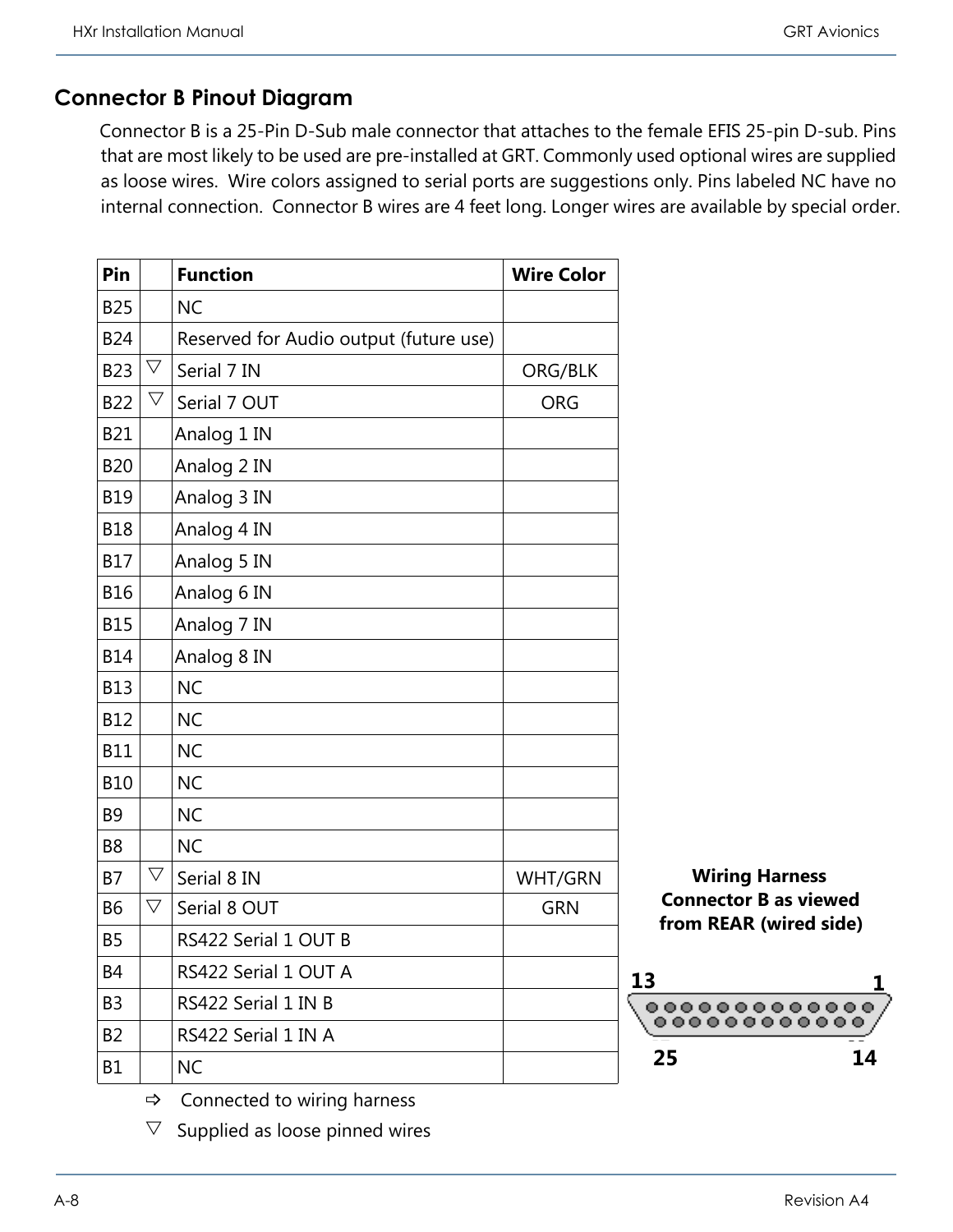### **Connector C: ARINC 429 Pinout Diagram**

The ARINC 429 connector, or Connector C, plugs into a 9-pin female D-sub receptacle located on the back of the HXr display unit underneath Connector A and Connector B.

A male 9-pin D-sub connector, along with eight male pins and a backshell, are included with the display unit. No wires are included because most devices that use ARINC 429 already have a wiring harness.

| Pin                             | <b>Function</b>         |  |
|---------------------------------|-------------------------|--|
| C1                              | ARINC 429 IN 1- A       |  |
| C <sub>2</sub>                  | ARINC 429 IN 1- B       |  |
| C <sub>3</sub>                  | ARINC 429 IN 2- A       |  |
| C <sub>4</sub>                  | <b>ARINC 429 IN 2-B</b> |  |
| C <sub>5</sub>                  | ARINC 429 OUT-A         |  |
| C6                              | Spare Ground*           |  |
| C7                              | Spare Ground*           |  |
| C <sub>8</sub>                  | Spare Ground*           |  |
| C9                              | ARINC 429 OUT- B        |  |
| * May be used for shield ground |                         |  |



**ARINC 429 Wiring Harness Connector as viewed from REAR (wired side)**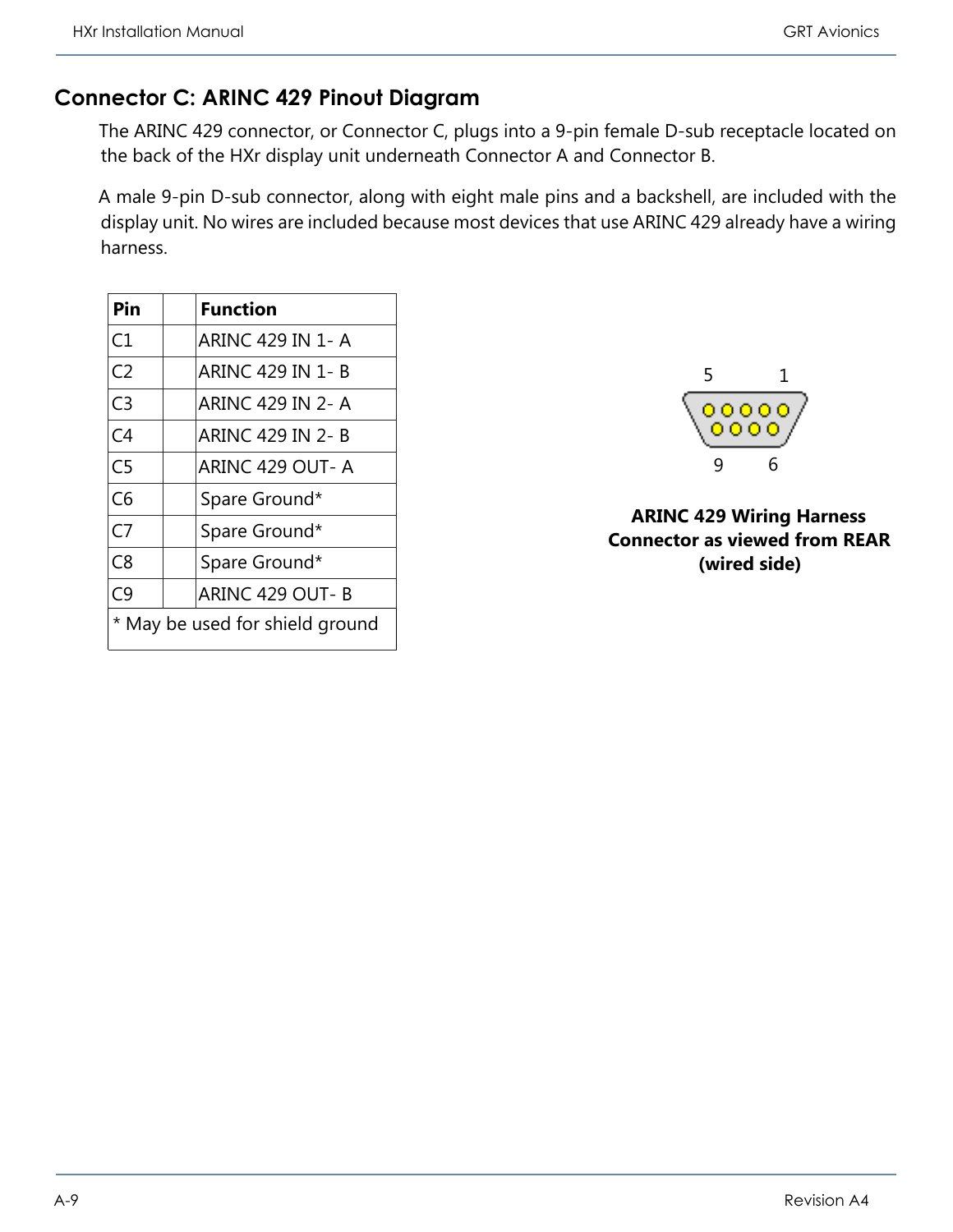### **AHRS Connector Pinout Diagram**

The AHRS can only receive input from one Display Unit, however, it can send information to multiple display units for redundancy. Most dual display unit systems have a dual AHRS (one box containing two AHRS units). In dual display/dual AHRS systems, each AHRS uses two serial outputs and one input from its controlling Display Unit. AHRS 1 is controlled by Display Unit 1 and AHRS 2 is controlled by Display Unit 2. See AHRS Interconnect Diagram on page A10 for more information. The AHRS harness is 4 feet long except for the magnetometer wires, which are 20 feet long.

| Pin            |               | <b>Function</b>                  | <b>Wire Color</b> |
|----------------|---------------|----------------------------------|-------------------|
| 1              | ⇨             | Serial Out 1                     | <b>YEL</b>        |
| 2              |               | Serial Out 1 (Note 1)            |                   |
| 3              | ⇨             | Serial Out 2 (dual display only) | YEL/GRY           |
| $\overline{4}$ |               | Serial Out 2 (Note 1)            |                   |
| 5              | ⇨             | Serial In 1                      | <b>BRN</b>        |
| 6              |               | Serial In 2 (do not use)         |                   |
| 7              | ⇨             | Magnetometer Z IN                | <b>WHT</b>        |
| 8              | ⇨             | Magnetometer Y IN                | <b>WHT/BRN</b>    |
| 9              | $\Rightarrow$ | Magnetometer X IN                | WHT/GRN           |
| 10             | ⇨             | Outside Air Temperature IN       | Gray              |
| 11             |               | <b>NC</b>                        |                   |
| 12             |               | <b>NC</b>                        |                   |
| 13             | ⇨             | Ground                           | <b>BLK</b>        |
| 14             | ⇨             | Magnetometer Ground              | <b>BLK</b>        |
| 15             |               | <b>NC</b>                        |                   |
| 16             |               | <b>NC</b>                        |                   |
| 17             |               | <b>NC</b>                        |                   |
| 18             | ⇨             | Magnetometer Control OUT         | WHT/BLU           |
| 19             |               | <b>NC</b>                        |                   |
| 20             |               | <b>NC</b>                        |                   |
| 21             |               | <b>NC</b>                        |                   |
| 22             | ⇨             | Magnetometer Power OUT           | WHT/RED           |
| 23             | ⇨             | Aircraft Power Input A           | <b>RED</b>        |
| 24             | ⇨             | Aircraft Power Input B           | RED/BLU           |
| 25             | $\Rightarrow$ | Aircraft Power Input C           | <b>RED/GRN</b>    |
|                | ⇨             | Connected to wiring harness      |                   |

Note 1: Extra serial port; use only in systems with more than two display units.

**Male 25-pin D-sub AHRS connector as viewed from REAR (wired side)**